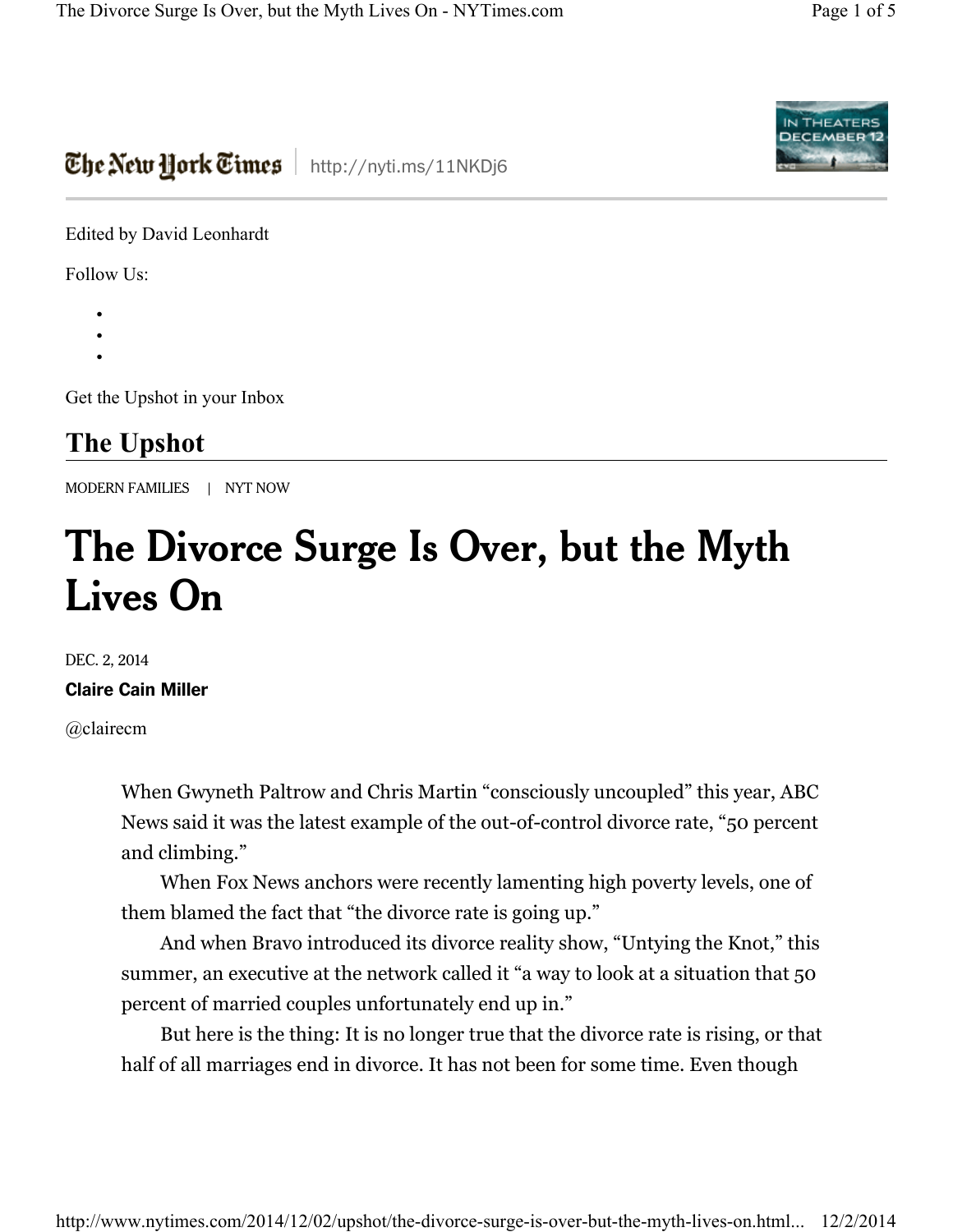social scientists have tried to debunk those myths, somehow the conventional wisdom has held.

Despite hand-wringing about the institution of marriage, marriages in this country are stronger today than they have been in a long time. The divorce rate peaked in the 1970s and early 1980s and has been declining for the three decades since.

About 70 percent of marriages that began in the 1990s reached their 15th anniversary (excluding those in which a spouse died), up from about 65 percent of those that began in the 1970s and 1980s. Those who married in the 2000s are so far divorcing at even lower rates. If current trends continue, nearly two-thirds of marriages will never involve a divorce, according to data from Justin Wolfers, a University of Michigan economist (who also contributes to The Upshot).

There are many reasons for the drop in divorce, including later marriages, birth control and the rise of so-called love marriages. These same forces have helped reduce the divorce rate in parts of Europe, too. Much of the trend has to do with changing gender roles — whom the feminist revolution helped and whom it left behind.

"Two-thirds of divorces are initiated by women," said William Doherty, a marriage therapist and professor of family social science at University of Minnesota, "so when you're talking about changes in divorce rates, in many ways you're talking about changes in women's expectations."

The marriage trends aren't entirely happy ones. They also happen to be a force behind rising economic and social inequality, because the decline in divorce is concentrated among people with college degrees. For the less educated, divorce rates are closer to those of the peak divorce years.

Of college-educated people who married in the early 2000s, only about 11 percent divorced by their seventh anniversary, the last year for which data is available. Among people without college degrees, 17 percent were divorced, according to Mr. Wolfers.

Working-class families often have more traditional notions about male breadwinners than do the college-educated — yet economic changes have left many of the men in these families struggling to find work. As a result, many wait to achieve a level of stability that never comes and thus never marry, while others split up during tough economic times.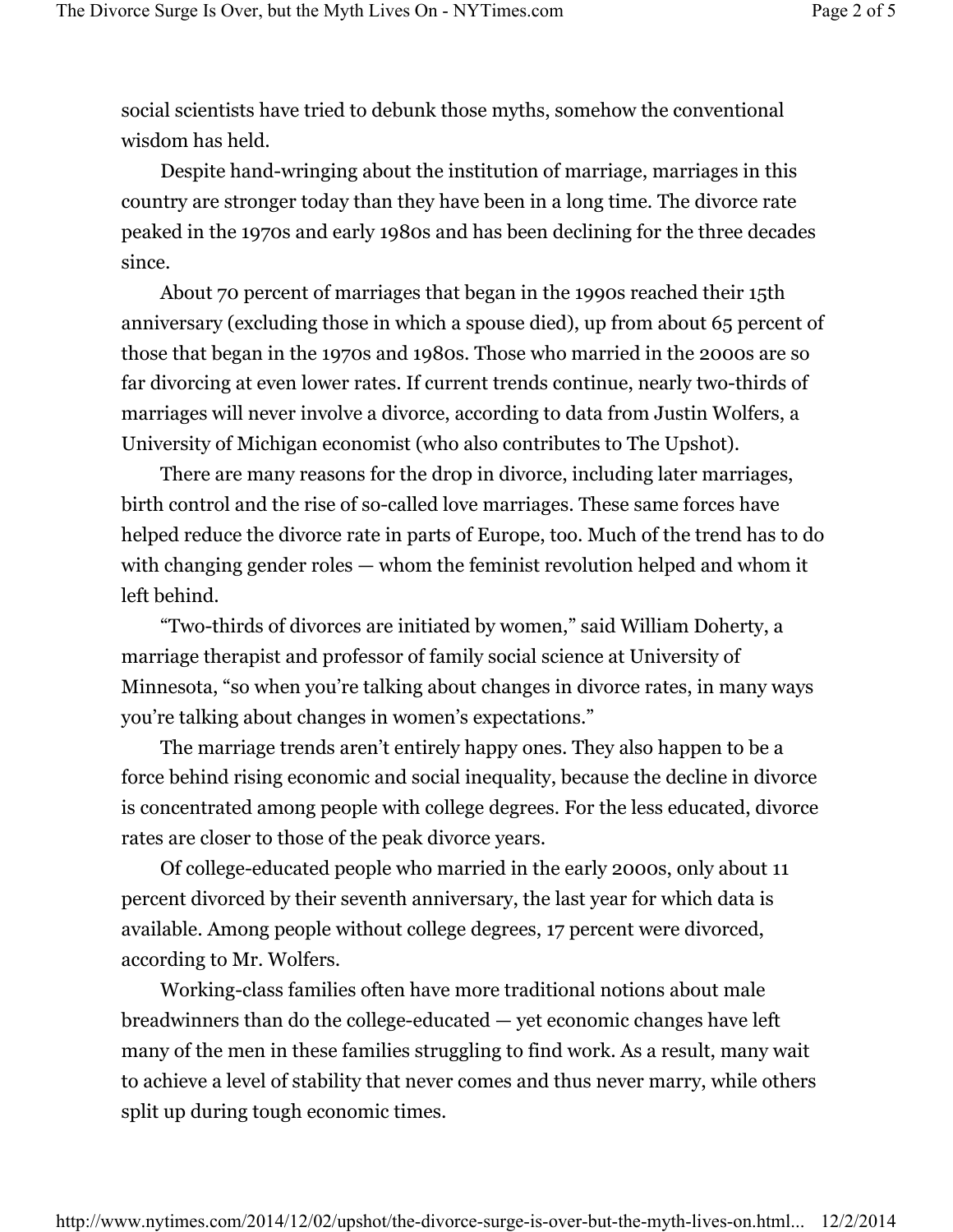"As the middle of our labor market has eroded, the ability of high schooleducated Americans to build a firm economic foundation for a marriage has been greatly reduced," said Andrew Cherlin, a sociologist and author of "Labor's Love Lost: The Rise and Fall of the Working-Class Family in America." "Better-educated Americans have found a new marriage model in which both spouses work and they build a strong economic foundation for their marriage."

Some of the decline in divorce clearly stems from the fact that fewer people are getting married — and some of the biggest declines in marriage have come among groups at risk of divorce. But it also seems to be the case that marriages have gotten more stable, as people are marrying later.

Ultimately, a long view is likely to show that the rapid rise in divorce during the 1970s and early 1980s was an anomaly. It occurred at the same time as a new feminist movement, which caused social and economic upheaval. Today, society has adapted, and the divorce rate has declined again.

In the 1950s and 1960s, marriage was about a breadwinner husband and a homemaker wife, who both needed the other's contributions to the household but didn't necessarily spend much time together. In the 1970s, all that changed.

Women entered the work force, many of their chores in the home became automated and they gained reproductive rights, as the economist Betsey Stevenson and Mr. Wolfers have argued in their academic work. As a result, marriage has evolved to its modern-day form, based on love and shared passions, and often two incomes and shared housekeeping duties.

The people who married soon before the feminist movement were caught in the upheaval. They had married someone who was a good match for the postwar culture but the wrong partner after times changed. Modern marriage is more stable because people are again marrying people suitable to the world in which we live.

"It's just love now," Mr. Wolfers said. "We marry to find our soul mate, rather than a good homemaker or a good earner."

The delay in marriage is part of the story, allowing people more time to understand what they want in a partner and to find one. The median age for marriage in 1890 was 26 for men and 22 for women. By the 1950s, it had dropped to 23 for men and 20 for women. In 2004, it climbed to 27 for men and 26 for women.